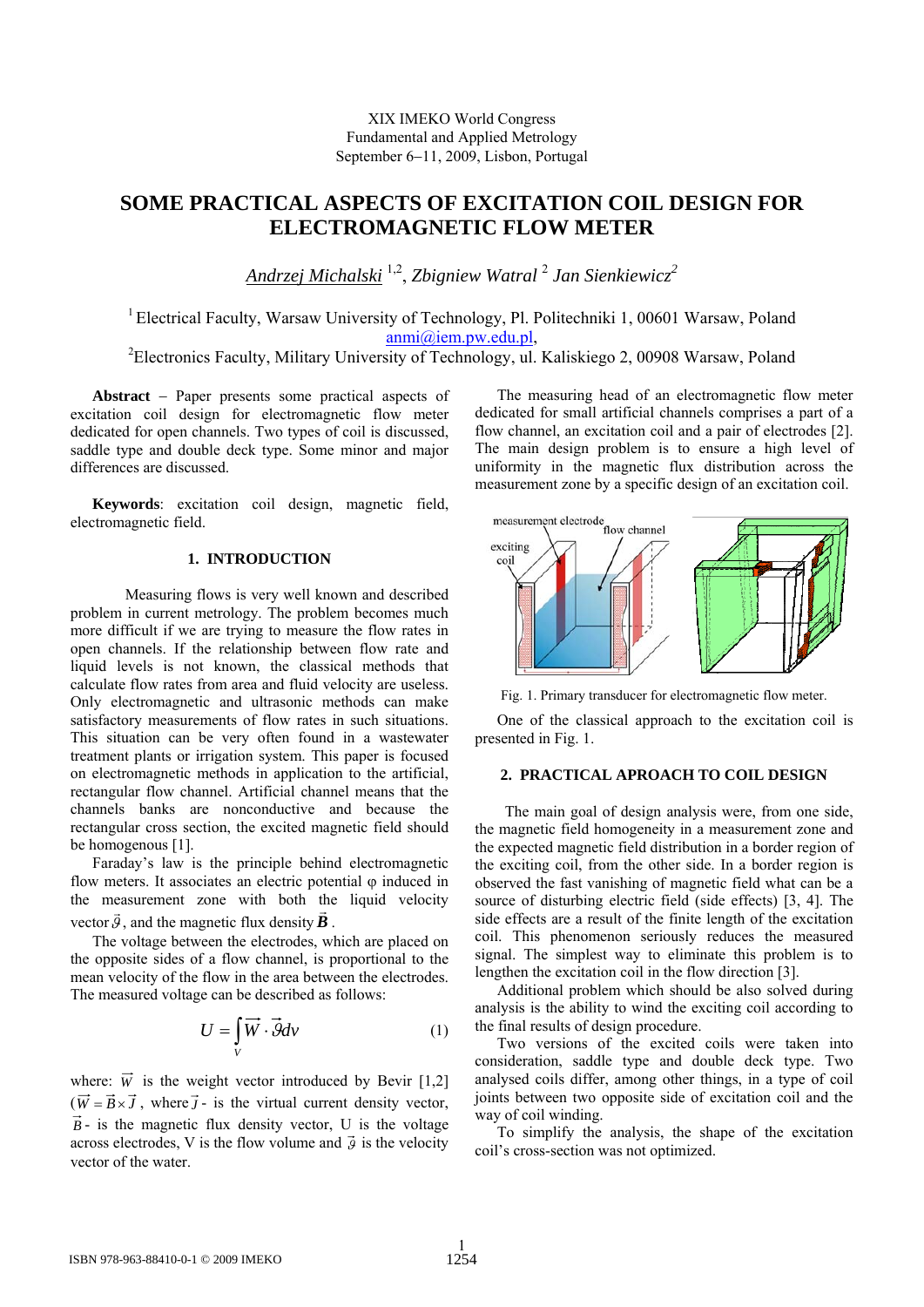#### *2.1. Saddle type of exciting coil*

The saddle type coil is presented in Fig. 2.



Fig.2. The idea of saddle type coil.

This type of exciting coil is very similar to the classical coil described in [3], but the upper joints between both sides of the flow channel are different. The exemplary spatial magnetic field distribution excited by a described coil in a flow channel is presented in Fig. 3.



Fig. 3. Magnetic field distribution in a flow channel. (saddle type coil)

The above picture shows the magnetic field in the middle of the coil, in the plane where measurement electrodes are located. This plane is defined by vertices 1,2,3 and 4, as presented in Fig.4.



Fig. 4.The chosen X-Y measurement plane where the magnetic field distribution is calculated

The shape of the upper joints substantially affected the magnetic field distribution in a border region. From the side effect point of view, the most important is the magnetic field distribution in a border region. The exemplary magnetic



Fig. 5. Magnetic field distribution in a border region (saddle type coil).

The above distribution of a magnetic field was calculated in the middle of the flow channel, in the plane parallel to the flow velocity vector. This plane is defined by a rectangle with vertices 1, 2, 3 and 4, as shown in Fig.6.



Fig.6. The chosen Y-Z measurement plane where the magnetic field distribution is calculated

#### *2.2. Double deck type of exciting coil.*

The main goal of double deck type coil was to improve the ability to wind the excitation coil. From this point of view, the double deck type coil (Fig. 7.) is much better than saddle type.



Fig.7. The idea of double deck type coil.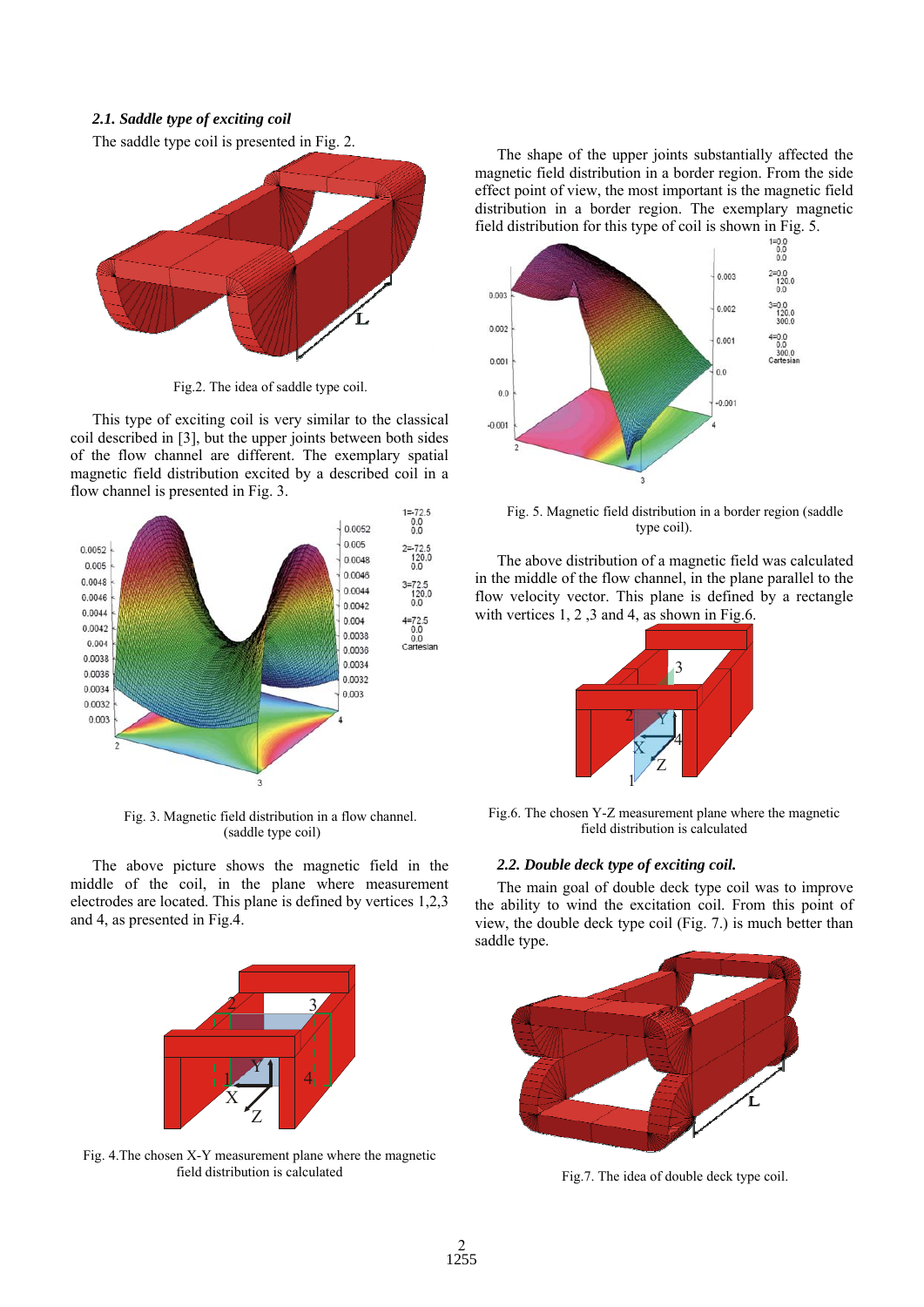The magnetic field distribution excited by described coil in a flow channel is very similar to the distribution excited by saddle type coil (Fig. 8).



Fig. 8. Magnetic field distribution in a flow channel. (double deck type coil)

The main difference between two described coils can be shown in a border region of the coil. The exemplary view of magnetic field distribution in a border region is shown on Fig. 9.



Fig. 9. Magnetic field distribution in a border region (double deck type coil)

In such view it is very difficult to weight up the homogeneity of the magnetic field in a measurement zone. More useful estimation in comparative analysis can be done using root mean square deviation calculated for crosssection of the measurement zone.

#### *2.3. Comparative analysis*

The comparative analysis of the both coils will be curry out according to the two main problems, magnetic field homogeneity in a measurement zone and the shape of vanishing magnetic field in border region.

As a criteria for the assessment of the quality of the coil design, three chosen, characteristic distributions of magnetic field were analyzed:

- distribution in the X-Y plane perpendicular to the flow, in the middle of the coil's length  $(Z=0)$ , as shown in Fig. 4).
- distribution in the Y-Z plane parallel to the flow, in the middle of the coil's width  $(X=0)$ , as shown in Fig. 6).
- distribution along the straight line of chosen length, parallel to the flow and located in the middle of the channel's width, for different channel filling (Y=var).

The analyzed excitation coils were designed for the same flow channel. The designs differ mainly in the layout of upper joints, but the dimensions of a central, straight part of the coil is identical in both cases. The coil's sidewall is 120 mm high, 25 mm wide and its straight (L), rectangular part is 300 mm long. The total length of the coil is 420 mm for double deck and 540 mm for saddle type coil. During numerical calculations only the half of the total coil was analyzed, due to symmetry of the problem. For the clarity of comparison , the selected results obtained for both coils are presented together. Fig.10. shows the values of  $B_y$ component of magnetic flux density calculated along the parallel line segments in the vertical symmetry plane. All segments started at coordinates  $(X=0; Z=0)$  and ended at coordinates  $(X=0; Z=300)$  behind the upper joints. Ycoordinates for the analyzed segments equaled 0, 30, 60, 90 and 120 mm, respectively.





Fig. 11 presents the  $B_v$  component of magnetic flux density calculated for both coils along the line segments 150 and 300 mm in length, along symmetry axis  $(Y=60)$ .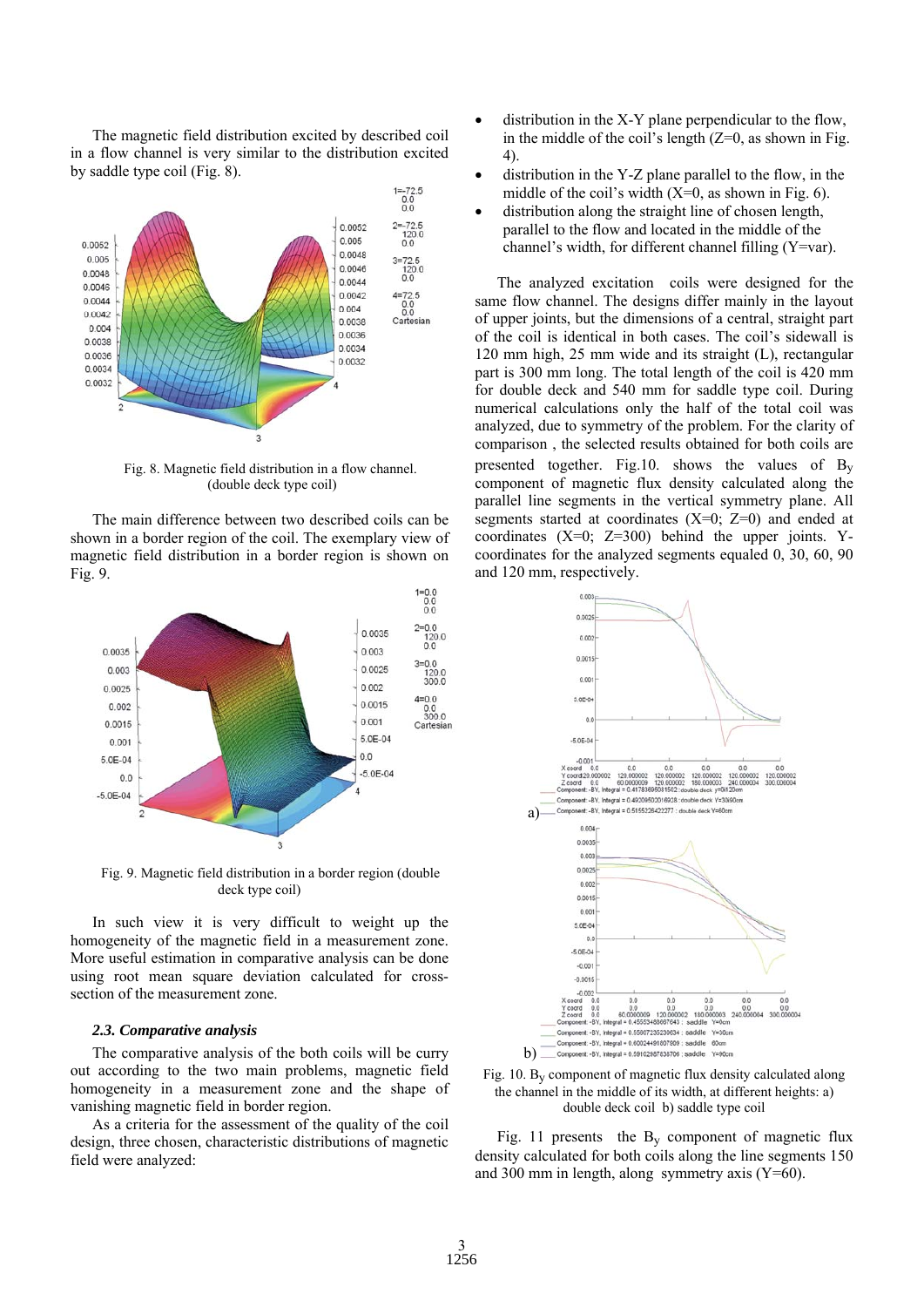

Fig. 11. By component of magnetic flux density calculated along the channel in the middle of its width and height: a) 150 mm b) 300 mm.

In order to present more clear and explicit comparison of the two coil designs, the mean values and standard deviations of magnetic flux density distributions were calculated for analyzed line segments and areas. The results for both coil designs are summarized in Tables 1 and 2.

| Line segment          | <b>Double deck coil</b> |                 | Saddle type coil  |                 |
|-----------------------|-------------------------|-----------------|-------------------|-----------------|
| coordinates           | Mean value              | <b>Standard</b> | <b>Mean value</b> | <b>Standard</b> |
| $(1-start 2-end)$     | [mT]                    | deviation       | [mT]              | deviation       |
| [mm]                  |                         | [mT]            |                   | [mT]            |
| 1. $X=0; Y=60; Z=0$   |                         |                 |                   |                 |
| 2. $X=0; Y=60; Z=150$ | 2.731                   | 0.246           | 2.817             | 0.145           |
| 1. $X=0; Y=60; Z=0$   |                         |                 |                   |                 |
| 2. $X=0; Y=60; Z=300$ | 1.718                   | 1.127           | 2.000             | 0,967           |

Tab.1 Magnetic flux distribution along chosen line segment

The presented data show, that double deck coil provides better field uniformity in its middle part, in the X-Y plane across the electrodes. Mean value of magnetic flux density is higher and the standard deviation is smaller than in case of saddle type coil, for the same electric current density supplying both coil designs.

Considering magnetic field distribution in the Y-Z plane (along the flow channel) it can be seen that from the middle of the coil to the upper joints region the saddle type coil provides higher value of magnetic flux density, but worse field uniformity than double deck coil. In the next analyzed area covering the upper joints region, the saddle type coil provides both higher mean value of magnetic flux density and better field uniformity (smaller standard deviation).

It can be seen, from the presented, calculated distributions of the magnetic field in the X-Y plane, that by moving the upper joints away from the area of analysis, the magnetic field distribution is affected for both coil designs. These changes in the mean value of magnetic flux density and standard deviation as a function of coil's length were further investigated and the distributions of magnetic field were calculated as a function of the length of the central, rectangular parts of the coils.

Tab.2 Magnetic flux distribution on chosen planes inside the channel

| <b>Coordinates of</b><br>boundary vertices<br>1, 2, 3 and 4                                                                                                        | <b>Double deck coil</b> |                                      | Saddle type coil   |                                      |
|--------------------------------------------------------------------------------------------------------------------------------------------------------------------|-------------------------|--------------------------------------|--------------------|--------------------------------------|
|                                                                                                                                                                    | Mean value<br>[mT]      | <b>Standard</b><br>deviation<br>[mT] | Mean value<br>[mT] | <b>Standard</b><br>deviation<br>[mT] |
| <b>Across the channel</b><br>X-Y plane<br>$1.X=-72.5$ : $Y=0.Z=0$<br>$2.X=-72.5$ ; $Y=120$ ; $Z=0$<br>3. $X=72.5$ ; $Y=120$ ; $Z=0$<br>4. $X=72.5$ ; $Y=0$ ; $Z=0$ | 3,032                   | 0,286                                | 3,014              | 0,310                                |
| Along the channel<br>Y-Z plane<br>1. $X=0$ ; $Y=0$ ; $Z=0$<br>2. $X=0$ : $Y=120$ : $Z=0$<br>$3.X=0$ ; $Y=120$ ; $Z=150$<br>4. $X=0$ : $Y=0$ : $Z=150$              | 2,628                   | 0.213                                | 2,680              | 0.261                                |
| Along the channel<br>Y-Z plane<br>1. $X=0$ ; $Y=0$ ; $Z=0$<br>2. $X=0$ ; $Y=120$ ; $Z=0$<br>$3.X=0$ ; $Y=120$ ; $Z=300$<br>4. $X=0$ : $Y=0$ : $Z=300$              | 1,609                   | 1,145                                | 1,875              | 1,000                                |

The half length of the rectangular part of the coil's sidewall was changed from 150mm to 450 mm, whereas the shape of upper joints region was unchanged. The following figures present the influence of the length of the rectangular part of the coil on the mean value and standard deviation of magnetic flux density and for both coil designs. Fig. 12 shows the results calculated on the X-Y plane in the middle of the coil, as defined in Fig.4.



Fig.12. Mean value of magnetic flux density (a) and standard deviation (b) in the middle of the coil (X-Y plane) as a function of coil's dimensions.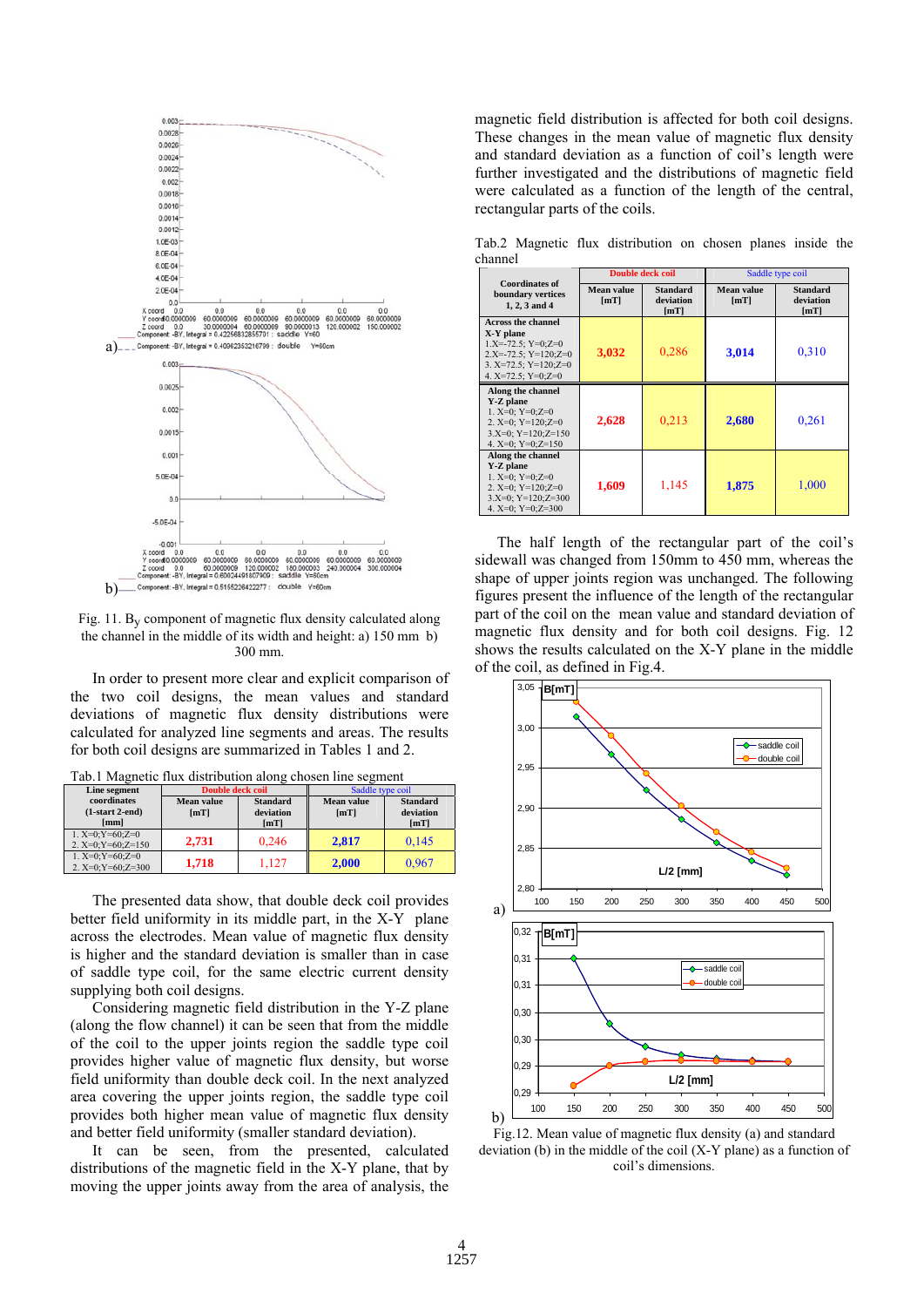The presented plots show that the mean value of magnetic flux density on X-Y plane is in every case (for every analyzed length of the coil) slightly higher for double deck coil. The calculated values of standard deviation also favor this particular coil design. The saddle type coil achieves the same level of standard deviation values for much greater overall length. It should be mentioned that standard deviation diminishes for a double deck coil when the coil is shortened. So, short double deck coil provides better magnetic field uniformity. It is very important feature, because it reduces the cost of the coil itself. The opposite effect can be observed for a saddle type coil. It must be twice as long as the double deck one to achieve similar field uniformity. Taking into account solely field uniformity it can be said that double deck coil should be as short as possible and saddle type coil as long as possible.

Fig.13 shows the mean value and standard deviation of magnetic flux density calculated on Y-Z plane situated in the middle of the channel, as shown in Fig. 4a. In spite of changing the length of the coil, the length of the analyzed plane was always 150mm in the direction of the flow velocity vector.



Fig.13. Mean value of magnetic flux density (a) and standard deviation (b) in the middle of the coil (Y-Z plane) as a function of coil's dimensions.

The results are similar to those presented in Table 2 and show that short saddle type coil provides higher mean value of magnetic flux density. By extending the coil (moving the joints away from the center) by 100 mm the double deck coil gains advantage. The opposite relation is with standard deviation. In this case, even the short the double deck coil ensures better magnetic field uniformity. The difference vanishes as the length of the coils is enlarged. It should be pointed out that the minimal value of standard deviation is obtained for the half-length of the coil of 200mm. It means, in practice, that 60mm long joints are 50 mm away from the measurement zone, which extends 150 mm from the centre of the coil. Such proportions of the coil design, where the rectangular part of the coil's sidewall is by 1/3 longer than the measurement zone ensure the maximal mean value of magnetic flux density and best possible field uniformity. Further lengthening of the coil slightly reduces the value of By component of magnetic field and worsens the field uniformity.

Fig.14. presents the mean value and standard deviation of magnetic flux density calculated along line segment located in the middle of the channel, on its symmetry axis. The coordinates of the beginning and the end of this line segment are:  $(X=0, Y=60, Z=0; X=0, Y=60, Z=150)$ . This line segment is located in the middle of previously analyzed Y-Z plane.



Fig.14. Mean value of magnetic flux density (a) and standard deviation (b) along the line segment in the middle of the Y-Z plane.

The results of numerical calculations and analysis show the advantage of double deck coil design over previous saddle type solution, especially when short coils are considered. The designers generally opt for the short coils, as it reduces the costs, but without negative impact on the magnetic field uniformity in the plane perpendicular to the flow (X-Y). Double deck coil is additionally simpler to make and ensures better repeatability of magnetic field distribution.

#### **CONCLUSIONS**

The decision to change the type of the exciting coil from saddle type to double deck one was initially based only on technological reasons. The carried out analysis proved also